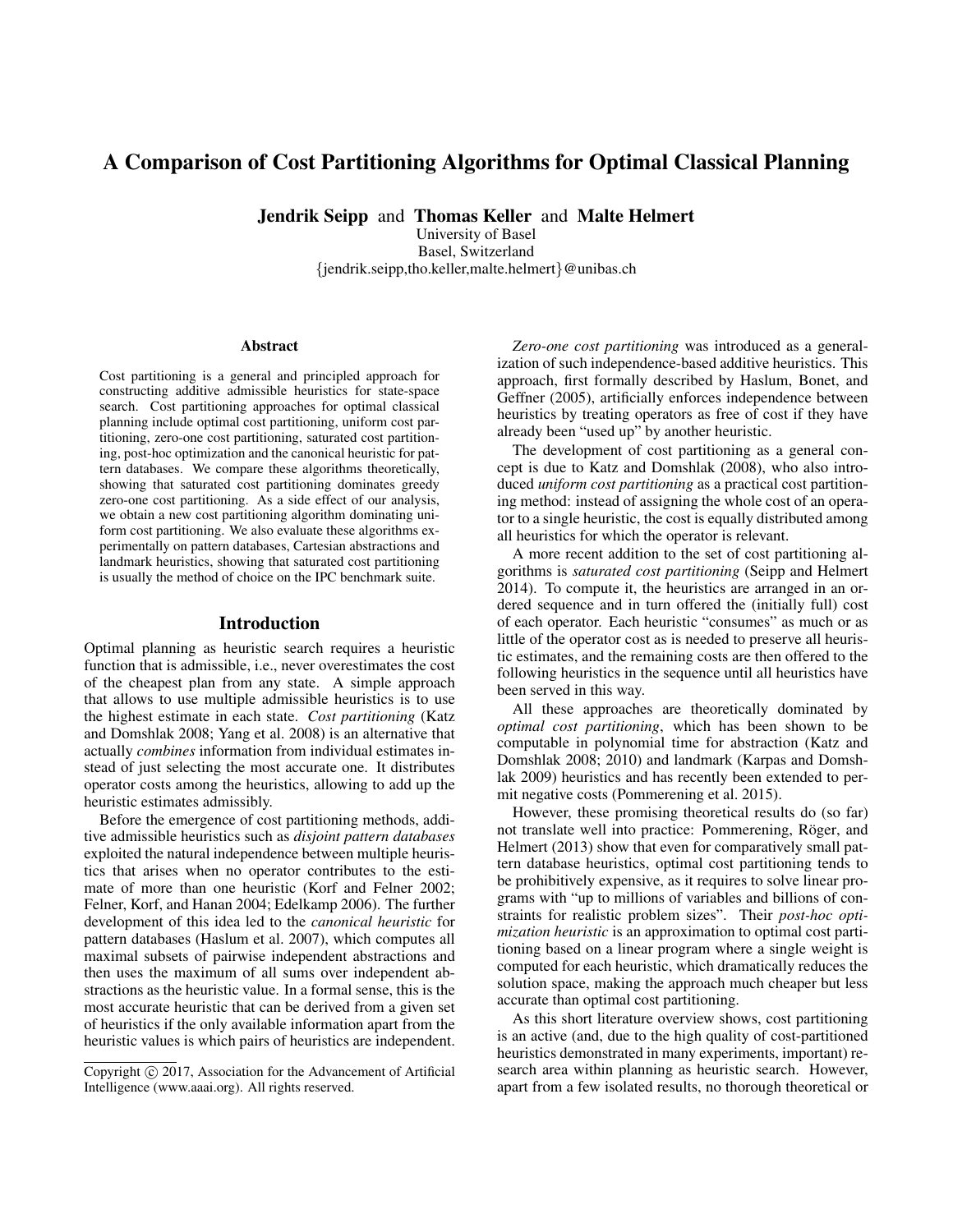experimental analysis of cost partitioning approaches exists.

This paper provides such an analysis. Theoretically, we prove a number of dominance and non-dominance results, including the previously unreported fact that saturated cost partitioning dominates greedy zero-one cost partitioning. It turns out that the key idea that distinguishes these two cost partitioning approaches can also be applied to uniform cost partitioning, leading to a new *opportunistic* version of uniform cost partitioning that dominates the original.

Experimentally, we report results for pattern databases that are derived systematically (Pommerening, Röger, and Helmert 2013) and by hill climbing (Haslum et al. 2007), for Cartesian abstractions (Seipp and Helmert 2013), and for landmark heuristics (Karpas and Domshlak 2009), showing that earlier evidence for the strength of saturated cost partitioning for Cartesian abstractions (Seipp, Keller, and Helmert 2017) generalizes to all considered kinds of heuristics.

#### Background

Cost partitioning is a method that can be applied to derive admissible heuristics for state-space search problems in general, and hence our problem formalization is not specific to classical planning. A *state space* is a directed, labeled graph  $\mathcal{T} = \langle S, \mathcal{L}, c, T, s_{\text{I}}, S_{\star} \rangle$ , where S is a finite set of *states*; L is a finite set of *labels*;  $c : \mathcal{L} \mapsto \mathbb{R}$  is a (possibly negative) *cost function*; T is a set of labeled and weighted *transitions*  $s \xrightarrow{l,c(l)} s'$  for  $s, s' \in S$  and  $l \in \mathcal{L}$ ;  $s_I \in S$  is the *initial state*; and  $S_{\star} \subseteq S$  is the set of *goal states*. A state space is *regular* if  $c(l) \geq 0$  for all labels l. We mainly consider regular state spaces, but permit negative costs within cost partitionings.

The *goal distance*  $h^*(s) \in \mathbb{R} \cup \{-\infty, \infty\}$  of a state  $s \in S$ is the cost of a cheapest path from s to a goal state in  $S_{\star}$ . It is  $\infty$  if no such path exists and  $-\infty$  if paths of arbitrarily low negative cost exist, which cannot happen if  $\mathcal T$  is regular.

For cost partitioning, it is important that heuristic estimates can be computed for varying cost functions, so we formally define a *heuristic* as a function from cost functions and states to cost estimates and write  $h^{c'}(s) \in \mathbb{R} \cup \{-\infty, \infty\}$ for the heuristic estimate of state s under cost function  $c^{\prime}$ . A heuristic h is cost-monotonic if  $h^c(s) \geq h^{c'}(s)$  for all states s whenever  $c \geq c'$  (i.e., making transitions more expensive cannot reduce heuristic estimates). A heuristic  $h$  is *admissible* if  $h^{c'}(s) \leq h_{c'}^{*}(s)$  for all cost functions  $c'$  and states s, where  $h_{c'}^*$  is the goal distance in the transition system  $\mathcal{T} = \langle S, \mathcal{L}, c^{\prime}, T, s_{\text{I}}, \overline{S}_{\star} \rangle.$ 

Label *l affects* heuristic *h* if heuristic estimates of *h* may depend on  $c(l)$ , i.e., there exist states s and non-negative cost functions c and c' which differ only on l with  $h^c(s) \neq$  $h^{c'}(s)$ . We define  $\mathcal{A}(h) = \{l \in \mathcal{L} \mid l \text{ affects } h\}$ . Heuristics h and h' with  $A(h) \cap A(h') = \emptyset$  are called *independent*.

Some cost partitioning algorithms require the information how much of the cost of a label actually contributes to the heuristic estimates of  $h$ . This is described by the *saturated cost function* for heuristic h and cost c, written *saturate*(*h*, *c*), which is the minimal cost function  $c' \leq c$ with  $h^{c'}(s) = h^c(s)$  for all states s (Seipp and Helmert

2014). A unique minimum does not exist for all classes of heuristics; a sufficient condition is that h is an *abstraction heuristic* and  $h^c(s)$  is finite for all states. (The latter restriction is not limiting, as infinities can be handled separately.)

## Cost Partitioning

For challenging state-space search problems, using a single admissible heuristic is often not very informative. It can therefore be beneficial to generate multiple admissible heuristics that focus on different aspects of the problem (e.g., Holte et al. 2006). Cost partitioning is a general way to make the sum of such heuristics admissible (Katz and Domshlak 2008). Following a recent generalization by Pommerening et al. (2015), we consider state spaces with non-negative costs, but allow negative costs for the component heuristics.

### Definition 1. *Cost partitioning.*

Let  $\mathcal{H} = \langle h_1, \ldots, h_n \rangle$  *be a tuple of admissible heuristics for a regular state space*  $\mathcal{T} = \langle S, \mathcal{L}, c, T, s_{\text{I}}, S_{\star} \rangle$ . A cost partitioning *over* H is a tuple  $C = \langle c_1, \ldots, c_n \rangle$  of (general) *cost functions whose sum* is bounded by  $c: \sum_{i=1}^{n} c_i(l) \leq$ *c*(*l*) *for all l* ∈  $\mathcal{L}$ *. The* cost-partitioned heuristic  $h^{\mathcal{C}}$  *is defined*  $as \, h^{\mathcal{C}}(s) := \sum_{i=1}^n h_i^{c_i}(s).$ 

Cost-partitioned heuristics are always admissible. Intuitively, since each heuristic yields an admissible estimate for the search problem under consideration of the original cost function, their sum remains admissible due to the way  $\mathcal C$  distributes the individual costs among the components.

## Optimal Cost Partitioning

An optimal cost partitioning for a given state is a cost partitioning  $C^*$  where  $h^{C^*}(s)$  is maximal among all possible cost partitionings.

#### Definition 2. *Optimal cost partitioning.*

*Given a regular state space* T *with states* S *and a tuple of admissible heuristics* H*, a cost partitioning* C ∗ *is an* optimal cost partitioning *for state*  $s \in S$  *if*  $h^{C^*}(s) \geq h^C(s)$  *for all cost partitionings* C*. We write* h *OCP for the heuristic that is cost-partitioned with an optimal cost partitioning in each state.*

Katz and Domshlak (2008; 2010) showed that optimal cost partitionings can be found in polynomial time by linear programming for a wide range of abstraction heuristics, a result that has strongly influenced the further development of the theory and practice of cost-partitioned heuristics. Computing optimal cost partitionings for some or even all states encountered during search has been shown to be a practically viable approach for landmark heuristics and certain classes of implicit abstraction heuristics (Karpas and Domshlak 2009; Katz and Domshlak 2010; Karpas, Katz, and Markovitch 2011).

However, computing optimal cost partitionings can already be prohibitively expensive for abstractions of modest size: Pommerening, Röger, and Helmert (2013), for example, performed experiments with systematic pattern databases of up to size 2, showing that for 249 tasks in their benchmark set, computing an optimal cost partitioning for a single state is infeasible even with a 24-hour time limit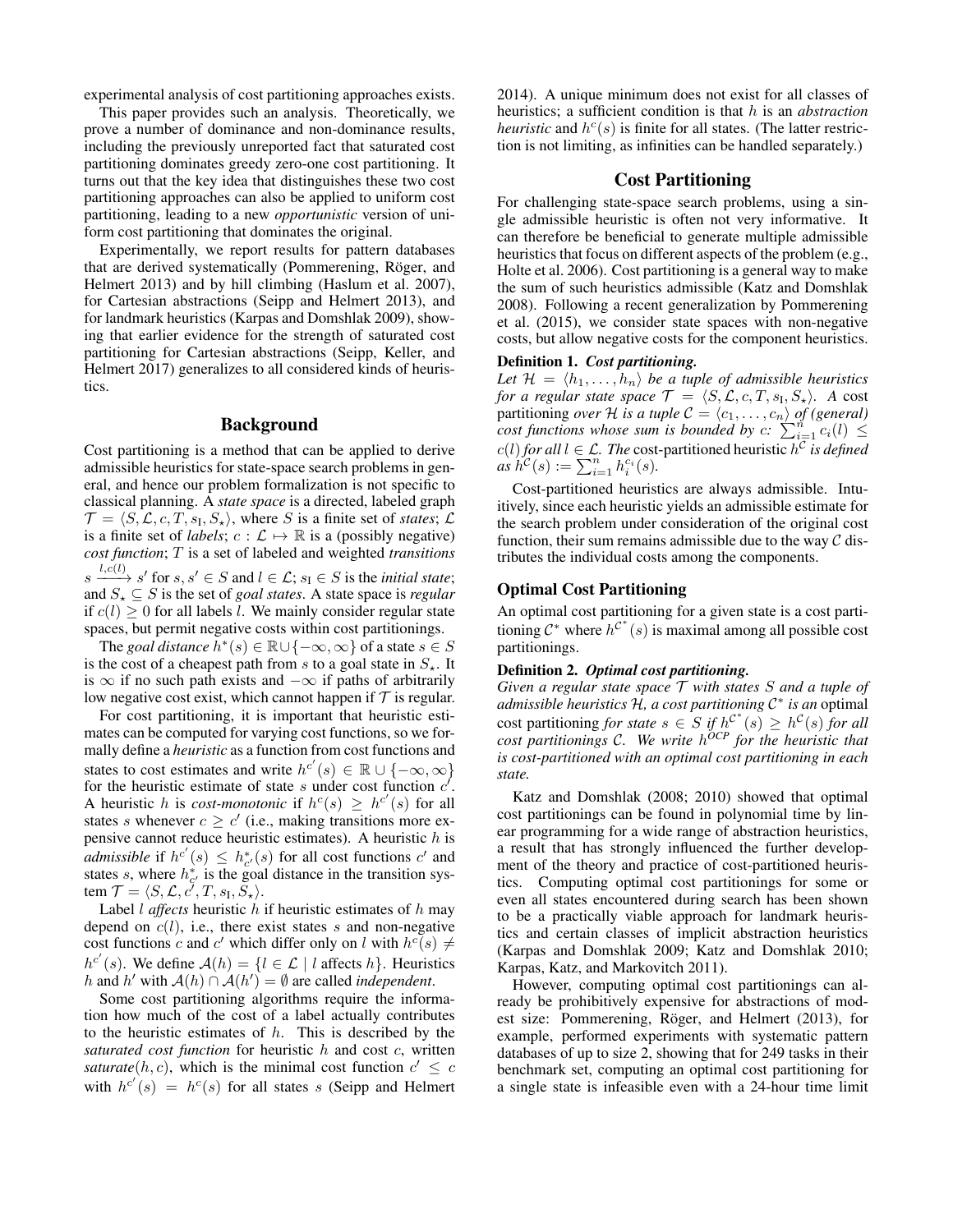and 2 GiB memory limit. This includes 206 cases where the LP computation runs out of memory and 43 timeouts after 24 hours. Similarly, Seipp, Keller, and Helmert (2017) noted that there are 211 tasks which could be optimally solved when using their best suboptimal cost partitioning algorithm, while computing an optimal cost partitioning for only a single state takes longer than 30 minutes.

In the following, we discuss several alternatives to optimal cost partitioning that aim to balance the trade-off between computational effort and accuracy of the resulting cost-partitioned heuristic.

## Post-hoc Optimization

Like optimal cost partitioning, *post-hoc optimization* (Pommerening, Röger, and Helmert 2013) is a cost partitioning method based on linear programming. Each component heuristic is assigned a single real-valued weight in the range  $[0, 1]$ , and the overall heuristic value is the weighted sum of component heuristics. For each label, there is a constraint that ensures that the total weight of all heuristics affected by the label sum up to at most 1. This corresponds to a cost partitioning where operators that do not affect a given heuristic are assigned a cost of 0, and operators affecting a heuristic which receives the weight  $w_i$  are assigned the fraction  $w_i$  of their full cost.

#### Definition 3. *Post-hoc Optimization.*

Let  $\mathcal{H} = \langle h_1, \ldots, h_n \rangle$  be a tuple of admissible heuris*tics for regular state space* T *with cost function* c*, and let*  $\langle w_1, \ldots, w_n \rangle$  be a solution to the linear program that maxi- $\overline{\text{mizes}} \sum_{i=1}^{n} (w_i \cdot h_i(s))$  *subject to* 

$$
\sum_{i \in \{1, \dots, n\}: l \in \mathcal{A}(h_i)} w_i \le 1 \text{ for all } l \in \mathcal{L}
$$

$$
w_i \ge 0.
$$

*Then, the* post-hoc optimization cost partitioning *is the tuple*  $\mathcal{C} = \langle w_1 \cdot c_1, \ldots, w_n \cdot c_n \rangle$ , where  $c_i(l) = c(l)$  *if*  $l \in \mathcal{A}(h_i)$ and  $c_i(l) = 0$  otherwise. We write  $h^{PHO}$  for the heuristic *that is cost-partitioned with the post-hoc optimization cost partitioning.*

Post-hoc optimization always generates a non-negative cost partitioning, i.e., one where all component costs are non-negative. Following the results of Pommerening et al. (2015) on general cost partitioning, one might wonder if  $h<sup>PHO</sup>$  could be strengthened by dropping the non-negativity constraint  $w_i \geq 0$ . However, this does not work as expected, as  $\sum_{i=1}^{n} (w_i \cdot h_i(s))$  is no longer an admissible estimate without this constraint. The reason for this is that negative weighting changes which paths are optimal in a state space.

#### Zero-One Cost Partitioning

While post-hoc optimization considers a much simpler linear program than optimal cost partitioning, it still requires an optimization to be performed in every state. This is not the case in a zero-one cost partitioning (Haslum, Bonet, and Geffner 2005; Edelkamp 2006), which is precomputed and applied to all states. In a zero-one cost partitioning, the whole cost of each label is assigned to (at most) a single component.

## Definition 4. *Zero-one cost partitioning.*

*Given a regular state space* T *and a tuple of admissible heuristics*  $\mathcal{H} = \langle h_1, \ldots, h_n \rangle$ , a tuple  $\mathcal{C} = \langle c_1, \ldots, c_n \rangle$ *is a* zero-one cost partitioning *if for each*  $l \in \mathcal{L}$  *we have*  $c_i(l) = c(l)$  *for at most one*  $c_i \in C$  *and*  $c_j(l) = 0$  *for all other*  $c_j \in \mathcal{C}$ *.* 

For a state space with  $l$  labels and  $n$  admissible heuristics, Definition 4 allows for  $(n+1)^l$  different zero-one cost partitionings. The question is therefore how to obtain an informative zero-one cost partitioning. The only method considered in the literature is a greedy algorithm that iterates over the heuristics in a specified order and assigns the cost of each label to the first heuristic that is affected by this label. Due to this greedy assignment, the algorithm is susceptible to the order in which the heuristics are considered.

## Definition 5. *Greedy zero-one cost partitioning.*

*Given a regular state space* T *and a set of admissible heuristics*  $\mathcal{H} = \{h_1, \ldots, h_n\}$  *for*  $\mathcal{T}$ *, the set of orders of*  $\mathcal{H}$ *, denoted by* Ω(H)*, consists of all permutations of* H*, i.e., all tuples of heuristics obtained by ordering* H *in any way.*

*For a given order*  $\omega = \langle h_1, \ldots, h_n \rangle \in \Omega(\mathcal{H})$ *, the greedy* zero-one cost partitioning *is the tuple*  $C = \langle c_1, \ldots, c_n \rangle$ , *where*

$$
c_i(l) = \begin{cases} c(l) & \text{if } l \in \mathcal{A}(h_i) \text{ and } l \notin \bigcup_{j=1}^{i-1} \mathcal{A}(h_j) \\ 0 & \text{otherwise} \end{cases}
$$

*for all*  $l \in \mathcal{L}$ . We write  $h_{\omega}^{GZOCP}$  for the heuristic that is cost*partitioned by greedy zero-one cost partitioning for order* ω*.*

Each greedy zero-one cost partitioning is a zero-one cost partitioning as the cost of each label is assigned to at most one heuristic (the first one in the order affected by the label).

#### Saturated Cost Partitioning

Greedy zero-one cost partitioning always assigns the full cost of a label  $l$  to the first heuristic  $h$  affected by  $l$ , even if  $h$  can only benefit from a small fraction of the cost. To avoid "wasting" costs, Seipp and Helmert (2014) proposed saturated cost partitioning. This algorithm also distributes costs greedily by considering the component heuristics in sequence, but unlike greedy zero-one cost partitioning it only assigns as much cost to each heuristic as that heuristic can usefully exploit. The remaining costs are therefore saved for subsequent heuristics. The generalization to possibly negative component costs considered here has first been described in the context of state-dependent cost partitioning (Keller et al. 2016).

#### Definition 6. *Saturated cost partitioning.*

*Let* T *be a regular state space and* H *be a set of admissible heuristics. Given an order*  $\omega = \langle h_1, \ldots, h_n \rangle \in \Omega(\mathcal{H})$ *, the* saturated cost partitioning  $C = \langle c_1, \ldots, c_n \rangle$  *and the* remaining cost functions  $\langle \bar{c}_0, \ldots, \bar{c}_n \rangle$  *are defined by* 

$$
\bar{c}_0 = c
$$
  
\n
$$
c_i = saturate(h_i, \bar{c}_{i-1})
$$
  
\n
$$
\bar{c}_i = \bar{c}_{i-1} - c_i
$$

*We write*  $h_{\omega}^{SCP}$  for the heuristic that is cost-partitioned by *saturated cost partitioning for order* ω*.*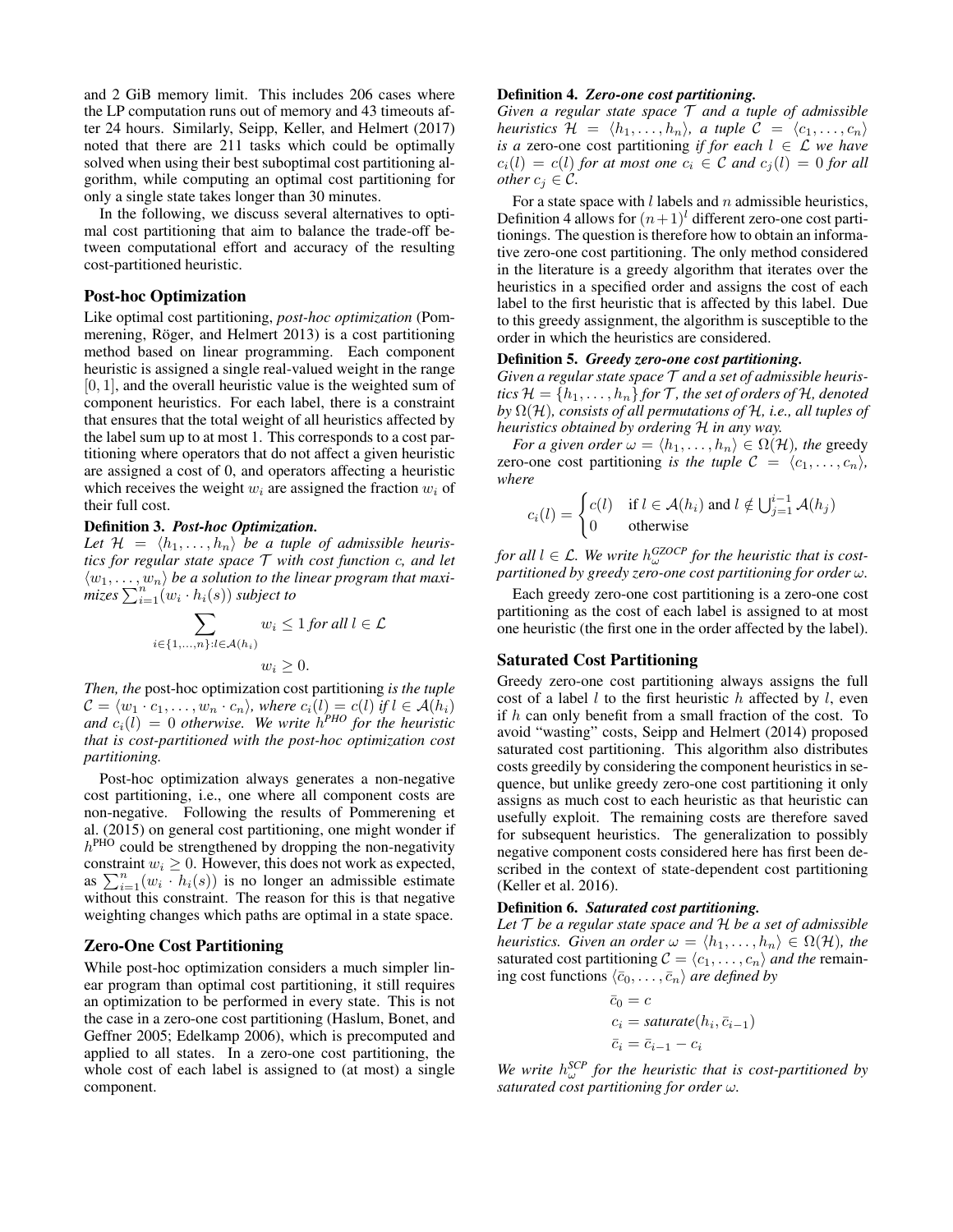Whether and how the saturated cost function required for saturated cost partitioning can be computed efficiently depends on the type of heuristic. If  $h$  is an abstraction heuristic, the saturated cost of operator  $o$  is the maximum over  $h(s) - h(s')$  for all abstract state transitions  $s \to s'$  induced by o. For explicit-state abstraction heuristics based on pattern databases or *Cartesian abstraction* (Ball, Podelski, and Rajamani 2001; Seipp and Helmert 2013), this can be computed at negligible overhead during the construction of the heuristic. The same is true for merge-and-shrink heuristics not using *label reduction* (Sievers, Wehrle, and Helmert 2014). For merge-and-shrink heuristics using label reduction, computing the saturated cost function is more expensive, but still polynomial.

#### Uniform Cost Partitioning

Katz and Domshlak (2008) proposed uniform cost partitioning, where the cost of each label is distributed uniformly among all heuristics affected by this label.

#### Definition 7. *Uniform cost partitioning.*

*Given a regular state space* T *and a tuple of admissible heuristics*  $\mathcal{H} = \langle h_1, \ldots, h_n \rangle$ *, the uniform cost partitioning is the tuple*  $C = \langle c_1, \ldots, c_n \rangle$ , where for all  $l \in \mathcal{L}$ 

$$
c_i(l) = \begin{cases} \frac{c(l)}{|\{h \in \mathcal{H} | l \in \mathcal{A}(h)\}|} & \text{if } l \in \mathcal{A}(h_i) \\ 0 & \text{otherwise.} \end{cases}
$$

*We write* h *UCP for the heuristic that is cost-partitioned by uniform cost partitioning.*

Unlike (greedy) zero-one and saturated cost partitioning, uniform cost partitioning is not affected by the order in which the heuristics are considered.

#### Opportunistic Uniform Cost Partitioning

Uniform cost partitioning suffers from the same problem as greedy zero-one cost partitioning: even if costs are not fully consumed by a heuristic, they are not offered to other heuristics where the increased cost function might lead to increased (yet still admissible) estimates.

We propose a variant that remedies this shortcoming. Like uniform cost partitioning, we propose to split the label costs evenly among the heuristics affected by a label, but like saturated cost partitioning, heuristics are considered in sequence and any unneeded costs are saved and redistributed to the heuristics encountered later in the sequence.

## Definition 8. *Opportunistic uniform cost partitioning.*

*Let* T *be a state-space and* H *be a set of admissible heuristics. Given an order*  $\omega = \langle h_1, \ldots, h_n \rangle \in \Omega(\mathcal{H})$ *, the* opportunistic uniform cost partitioning  $C = \langle c_1, \ldots, c_n \rangle$ , the remaining cost functions  $\langle \overline{c}_0, \ldots, \overline{c}_n \rangle$  *and the* offered cost functions  $\langle \tilde{c}_1, \ldots, \tilde{c}_n \rangle$  *are defined by* 

$$
\overline{c}_0 = c
$$
\n
$$
\tilde{c}_i(l) = \begin{cases}\n\frac{\overline{c}(l)_{i-1}}{\left[\{h \in \{h_i, \dots, h_n\} | l \in \mathcal{A}(h)\}\right]} & \text{if } l \in \mathcal{A}(h_i) \\
0 & \text{otherwise}\n\end{cases}
$$
\n
$$
c_i = \text{saturate}(h_i, \tilde{c}_i)
$$
\n
$$
\overline{c}_i = \overline{c}_{i-1} - c_i
$$



Figure 1: Abstractions used in the proofs of Theorems 1, 2 and 3. Operators  $o_1$  and  $o_3$  cost 4, whereas  $o_2$  and  $o_4$  cost 1.



Figure 2: (Figure 1 in Seipp, Keller, and Helmert 2017) Abstractions used in the proof of Theorem 3. The initial state  $s_I$  is  $\{x \mapsto 0, y \mapsto 0, z \mapsto 0\}$ . All operators cost 1.

We write  $h_{\omega}^{OUCP}$  for the heuristic that is cost-partitioned by *opportunistic uniform cost partitioning for order* ω*.*

As with saturated cost partitioning, the component costs for opportunistic uniform cost partitioning may be negative, which can lead to higher remaining costs and hence potentially higher overall heuristic estimates.

#### Canonical Heuristic

Haslum et al. (2007) introduced the canonical heuristic as a heuristic that allows the combination of information from multiple pattern database heuristics. We give a definition for general admissible heuristics.

#### Definition 9. *Canonical Heuristic.*

*Let* H *be a tuple of admissible heuristics for regular state space*  $\mathcal{T}$ *, and let MIS be the set of all maximal (w.r.t. set inclusion) subsets of* H *such that all heuristics in each subset are independent. The* canonical heuristic *in state*  $s \in S$  *is* 

$$
h^{CAN}(s) = \max_{\sigma \in MIS} \sum_{h \in \sigma} h(s).
$$

# Theoretical Evaluation

We now study the relationships between the introduced cost partitioning algorithms. Apart from a result by Pommerening, Röger, and Helmert (2013), who show that post-hoc optimization dominates the canonical heuristic, we are not aware of formal comparisons of these algorithms in the literature. We begin with two theorems that show that saving unused costs is beneficial with cost-monotonic heuristics.

# Theorem 1. h *SCP dominates* h *GZOCP*

*Let* T *be a regular state space and* H *be a set of costmonotonic admissible heuristics for*  $\mathcal{T}$ *. Then*  $h_{\omega}^{SCP}(s) \geq$  $h_{\omega}^{GZOCP}(s)$  *for all orders*  $\omega \in \Omega(\mathcal{H})$  *and all*  $s \in \mathcal{S}$ *. Moreover, there are cases where the inequality is strict for some*  $s \in S$  *and all orders*  $\omega \in \Omega(\mathcal{H})$ *.*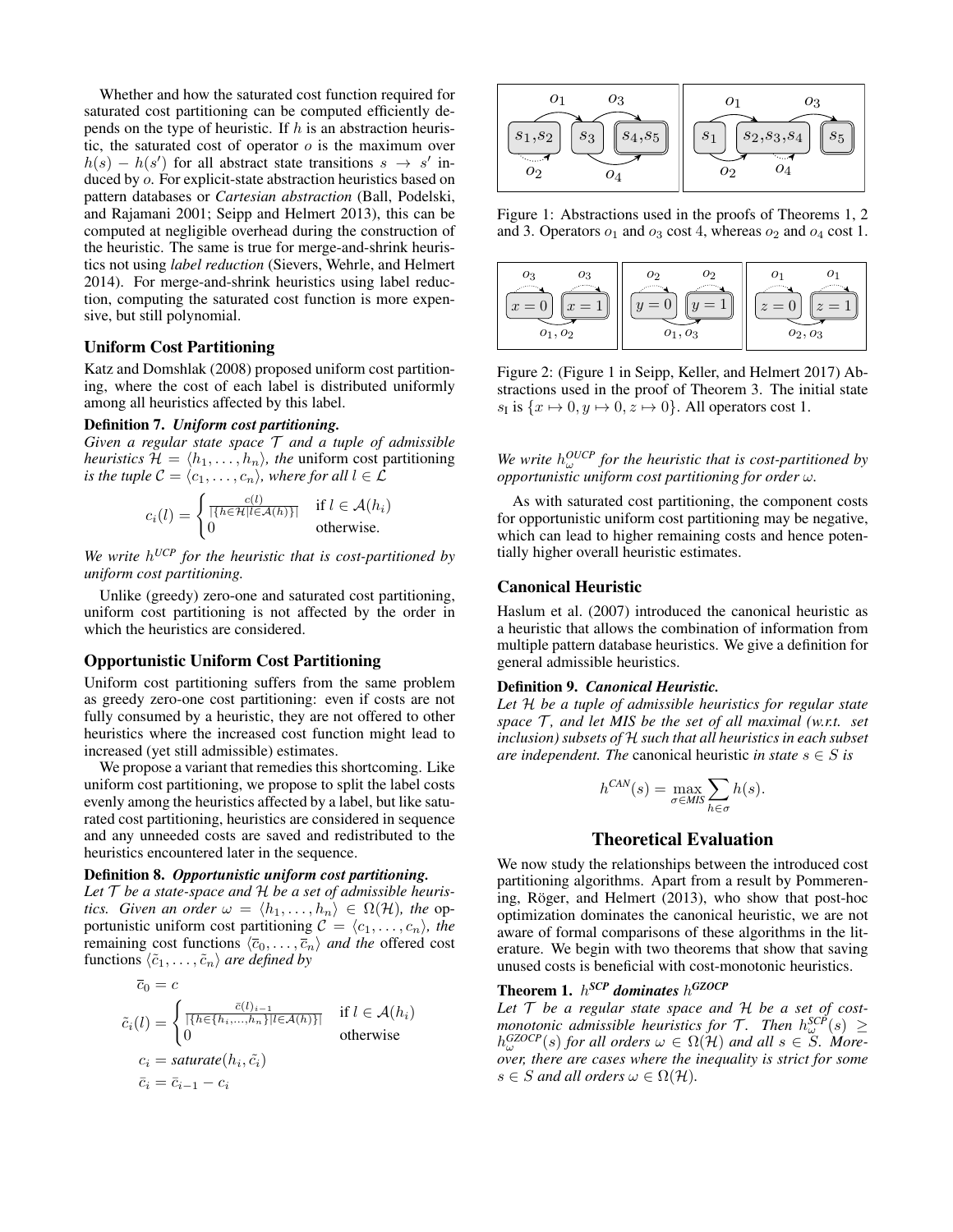

Figure 3: Abstractions used in the proofs of Theorems 3 and 4. Operator  $o_1$  costs 4, and  $o_2$  and  $o_3$  cost 1.

*Proof.* For the second part, Figure 1 is an example with  $h_{\omega}^{\text{SCP}}(s_1) = 8$  and  $h_{\omega}^{\text{GZOCP}}(s_1) = 5$  for all  $\omega \in \Omega(\mathcal{H})$ .

For the first part, we show the stronger result  $h_{\omega',c'}^{SCP}(s) \geq$  $h_{\omega',c''}^{\text{GZOCP}}(s)$  for all orders of admissible cost-monotonic heuristics  $\omega'$  and non-negative cost functions  $c' \geq c''$ , where the subscripts  $c'$  and  $c''$  indicate that the heuristics are evaluated in a modified state space with the given cost function. The theorem follows from the case  $\omega = \omega'$  and  $c = c' = c''$ .

Strengthening the claim allows proving the result by induction over the length of  $\omega'$ . For the empty sequence  $\omega'$ , both heuristics are 0, so the inequality holds trivially.

Otherwise decompose  $\omega'$  into the first component  $h_1$  and remaining sequence  $\omega''$ . The value contributed by  $h_1$  to  $h_{\omega',c'}^{SCP}$  (s) is  $h_1^{c'}(s)$  by definition of saturated cost. The value contributed by  $h_1$  to  $h_{\omega',c''}^{GZOCP}(s)$  is  $h_1^{c''}(s)$  because  $h_1$  receives the full operator costs from  $c''$  for all labels affecting  $h_1$ . We get  $h_1^{c'}(s) \geq h_1^{c''}(s)$  because  $h_1$  is cost-monotonic.

For labels that do not affect  $h_1$ , SCP and GZOCP assign cost 0 to  $h_1$ , and hence the remaining costs for  $\omega''$  are at least as large under SCP as under GZOCP. For labels that affect  $h_1$ , GZOCP uses up the whole cost for  $h_1$ , so the remaining costs for  $\omega''$  are again at least as large under SCP as under GZOCP because the latter are 0. By the induction hypothesis, the heuristic value contributed by  $\omega'$  is then at least as large for SCP as for GZOCP, concluding the proof.  $\Box$ 

# **Theorem 2.**  $h^{OUCP}$  dominates  $h^{UCP}$

*Let* T *be a regular state space and* H *be a set of costmonotonic admissible heuristics for*  $\mathcal{T}$ *. Then*  $h_{\omega}^{OUCP}(s) \geq$  $h^{UCP}(s)$  *for all orders*  $\omega \in \Omega(\mathcal{H})$  *and all*  $s \in S$ . Moreover, *there are cases where the inequality is strict for some*  $s \in S$ *and all orders*  $\omega \in \Omega(\mathcal{H})$ *.* 

*Proof.* For the second part, Figure 1 is an example with  $h_{\omega}^{\text{OUCP}}(s_1) = 7$  for all  $\omega \in \Omega(\mathcal{H})$  and  $h^{\text{UCP}}(s_1) = 6$ .

The proof of the first part is analogous to the proof of Theorem 1. The only difference is that only a fraction of the label cost of a label *l* affecting  $h_1$  may be used for  $h_1$ , but because this fraction is the same for OUCP and UCP  $(1/k,$ where k is the number of heuristics in  $\omega'$  affected by l), this does not make a difference to the proof argument.  $\Box$ 

We now know that there are three cost partitioning algorithms – saturated cost partitioning, opportunistic uniform cost partitioning and post-hoc optimization – that dominate one of the other three discussed algorithms. Next, we show that none of these three algorithms dominates any of the other two.

# **Theorem 3. Comparison of**  $h^{SCP}$ ,  $h^{OUCP}$ , and  $h^{PHO}$

*For each of the following cost partitioning algorithms, there exists a regular state space* T *and a set of cost-monotonic admissible heuristics* H *such that*

$$
h_{\omega}^{OUCP}(s) > h_{\omega}^{SCP}(s)
$$
 (1)

$$
h_{\omega}^{SCP}(s) > h_{\omega}^{OUCP}(s)
$$
 (2)

$$
h^{PHO}(s) > h^{SCP}_{\omega}(s)
$$
 (3)

$$
h_{\omega}^{SCP}(s) > h^{PHO}(s)
$$
\n(4)

$$
h^{PHO}(s) > h_{\omega}^{OUCP}(s)
$$
 (5)

$$
h_{\omega}^{OUCP}(s) > h^{PHO}(s)
$$
 (6)

*for a state*  $s \in S$  *and all orders*  $\omega \in \Omega(\mathcal{H})$ *.* 

*Proof.* Consider the two abstractions in Figure 1. For all orders  $\omega \in \Omega(\mathcal{H})$ , we have  $h_{\omega}^{\text{SCP}}(s_1) = 8$ ,  $h_{\omega}^{\text{OUCP}}(s_1) = 7$ and  $h^{\text{PHO}}(s_1) = 5$ , showing (2), (4) and (6).

Consider the three abstractions in Figure 2. For all orders  $\omega \in \Omega(\mathcal{H})$ , we have  $h_{\omega}^{\text{OUCP}}(s_1) = h^{\text{PHO}}(s_1) = 0.5 + 0.5 + 1$  $0.5 = 1.5$  and  $h_{\omega}^{\text{SCP}}(s_1) = 1$ , showing (1) and (3).

Consider the two abstractions in Figure 3. We have  $h^{\text{PHO}}(s_1) = 4$  and for all orders  $\omega \in \Omega(\mathcal{H}), h^{\text{OUCP}}_{\omega}(s_1) =$ 3.5, showing (5).

Our last dominance result compares the canonical heuristic to greedy zero-one cost partitioning. While no dominance result exists between h CAN and a *single* heuristic  $h_{\omega}^{\text{GZOCP}}$ , we can maximize over multiple zero-one costpartitioned heuristics with different orders in the same way that  $h^{\text{CAN}}$  maximizes over multiple independent sets of heuristics, and for such a maximum heuristic, a dominance result can be established.

Formally, if  $\Omega$  is a set of orders for heuristics  $\mathcal{H}$ , we define  $h_{\Omega_{\text{com}}}^{\text{GZOCP}}(s) := \max_{\omega \in \Omega} h_{\omega}^{\text{GZOCP}}(s)$  and  $h_{\Omega}^{\text{SCP}} :=$  $\max_{\omega \in \Omega} h_{\omega}^{\text{SCP}}(s)$ . We show that both of these heuristics dominate the canonical heuristic if the orders  $\Omega$  are suitably chosen.

# **Theorem 4.**  $h_{\Omega}^{GZOCP}$  dominates  $h^{CAN}$

*Let* T *be a regular state space and* H *be a set of admissible heuristics for*  $\mathcal{T}$ *. Then there is a set of orders*  $\Omega \subseteq \Omega(\mathcal{H})$ with  $h_{\Omega}^{\text{GZOCP}}(s) \geq h^{\text{CAN}}(s)$  *for all*  $s \in S$ *. Moreover, there are cases where the inequality is strict for some*  $s \in S$ *.* 

*Proof.* Given a  $\sigma = \{h_1, \ldots, h_n\} \in \text{MIS}$ , we construct an order  $\omega$  by appending all  $h \in \mathcal{H} \setminus \sigma$  in arbitrary order to the tuple  $\langle h_1, \ldots, h_n \rangle$ . Due to the pairwise independence of all heuristics in  $\sigma$ , all  $l \in \mathcal{L}$  affect at most one heuristic in  $\sigma$ and hence  $h_{\omega}^{\text{GZOCP}}$  assigns their full cost to any  $h_i \in \sigma$  which they affect. Therefore, we get  $h_{\omega}^{\text{GZOCP}}(s) \ge \sum_{h \in \sigma} h(s)$  for all  $s \in S$ . The dominance claim follows by setting  $\Omega$  to the set of all orders that can be constructed in this way from any  $\sigma \in MIS$ .

For a case where the inequality is strict, consider the example from Figure 3. The two heuristics are not independent, and therefore the set of all maximal independent subsets of  $H$  contains each heuristic individually, yielding  $h^{\text{CAN}}(s_1) = 4$ . However,  $h^{\text{GZOCP}}_{\omega}(s_1) = 5$  for the order  $\omega$ which considers the left abstraction first.□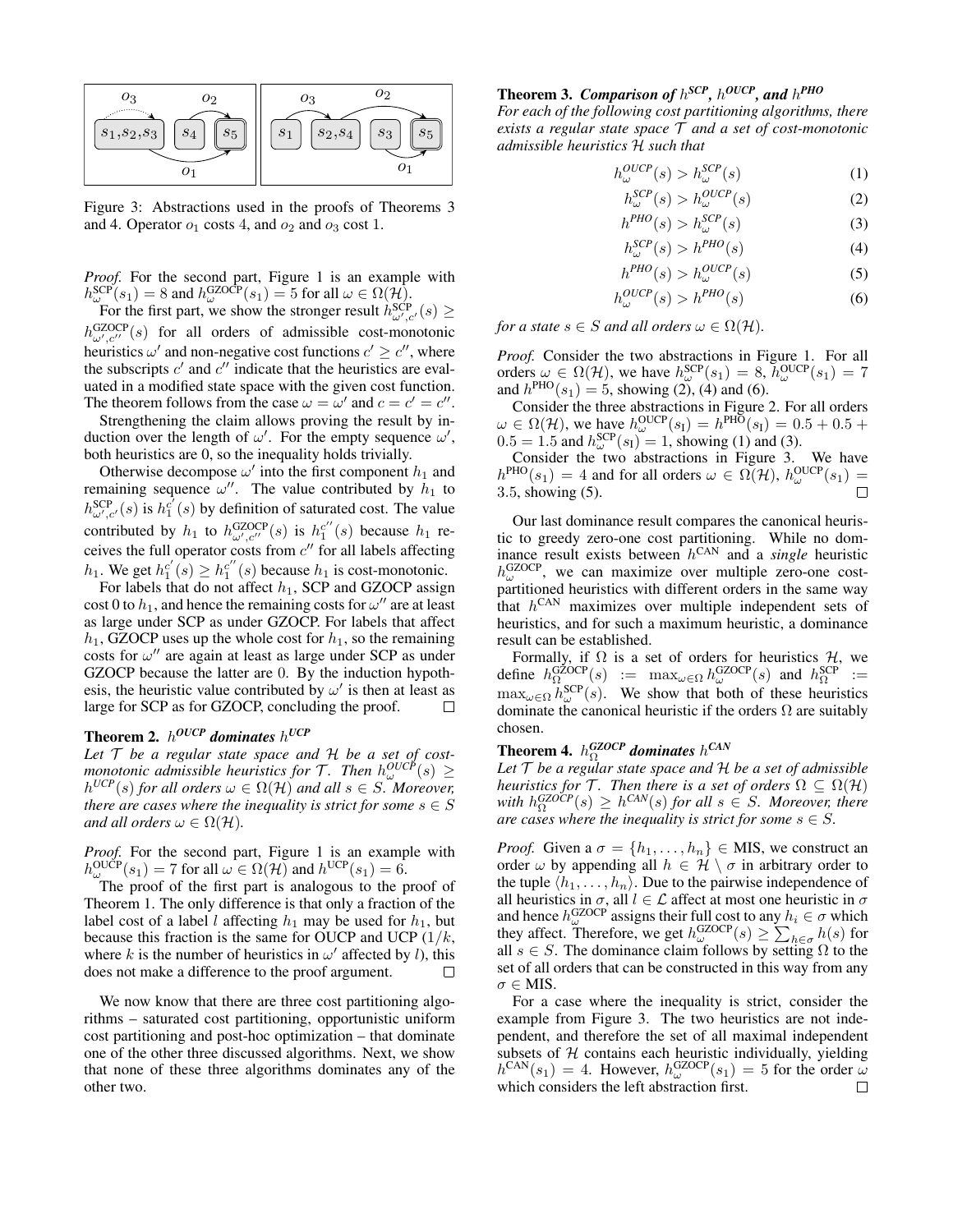|                                 | $h^{\rm UCP}$ | $h^{\rm OUT}_{\rm occ}$<br>one | $\breve{h}^{\rm Q}_{\rm div}$ | $h_{\text{one}}^{\text{GZOC}}$ | $h_{\rm div}^{\rm GZOCP}$ | $h_{\text{one}}^{\text{SCP}}$ | $h^{\rm SP}_{\rm div}$ | $h^{\rm CAN}$ | $h^{\mathrm{PHO}}$ | $h^{\rm OCP}$ | coverage   | dev<br>std. |
|---------------------------------|---------------|--------------------------------|-------------------------------|--------------------------------|---------------------------|-------------------------------|------------------------|---------------|--------------------|---------------|------------|-------------|
| $h^{\text{UCP}}$                |               | 2                              | 1                             | 16                             | 1                         | 6                             | 1                      | 1             | 7                  | 33            | 788.0      |             |
| $h_{one}^{\text{OUCP}}$         | 11            |                                |                               | 2 20                           | 2                         | 8                             | 2                      |               | 5 13 34            |               | 798.1      | 2.77        |
| $h_{\text{div}}^{\text{OUCP}}$  | 11            | 11                             |                               | 19                             | 2                         | 12                            | 1                      |               | 5 14               | 34            | 807.9      | 0.32        |
| $h_{\rm one}^{\rm GZOCP}$       | 1             | 1                              | 1                             |                                | 1                         | 1                             | 1                      | 2             |                    | 5 3 3         | 771.7      | 4.37        |
| $h_{\text{div}}^{\text{GZOCP}}$ | 14            | 15                             | 6                             | 19                             |                           | 12                            | 1                      | 4             | 15 35              |               | 816.7 0.48 |             |
| $h_{one}^{SCP}$                 | 13            | 12                             | 4                             | -19                            | 4                         |                               | 1                      | 8             | 17                 | 34            | 799.2 3.33 |             |
| $h_{\text{div}}^{\text{SCP}}$   | 18            | 18                             | 9                             | 22                             | 7                         | 17                            |                        |               | 10 19 35           |               | 830.6 0.52 |             |
| $h^{\text{CAN}}$                | 13            | 13                             | 5                             | 19                             | 2                         | 11                            | 0                      |               |                    | 12 35         | 813.0      |             |
| $h^{\text{PHO}}$                | 6             | 6                              | 4                             | 16                             | 1                         | 7                             | 0                      | 0             |                    | 35            | 795.0      |             |
| $h^{\rm OCP}$                   | 3             | 2                              | $\mathfrak{D}$                | 3                              | 1                         | 2                             | 1                      | 1             | 1                  |               | 469.0      |             |

Table 1: Left: Pairwise comparison of cost partitioning algorithms using PDBs generated by hill climbing. The entry in row  $x$  and column  $y$  holds the number of domains in which algorithm x solved more tasks than algorithm y. Right: Total number of solved tasks by each algorithm. Results for randomized algorithms are averaged over 10 runs.

# Corollary 1.  $h_{\Omega}^{SCP}$  dominates  $h^{CAN}$

*Let* T *be a regular state space and* H *be a set of costmonotonic heuristics for* T *. Then there is a set of orders*  $\Omega \subseteq \Omega(\mathcal{H})$  where  $h_{\Omega}^{SCP}(s) \geq h^{CAN}(s)$  for all  $s \in S$ . More*over, there are cases where the inequality is strict for some*  $s \in S$ .

*Proof.* Follows directly from Theorem 1 and 4.  $\Box$ 

As a final comment, we remark that the canonical heuristic still has an important advantage over the proposed  $h_{\Omega}^{\text{GZOCP}}$  and  $h_{\Omega}^{\text{SCP}}$ , namely that it suffices to compute the component heuristics w.r.t. a single cost function. This is different for cost partitioning algorithms that maximize over a (possibly large) number of orders, with each order requiring a different cost function. This can be a concern especially for memory-based heuristics like PDB heuristics, where each cost function requires a separate PDB.

This concludes our theoretical investigation of the different cost partitioning algorithms, and we now turn to the experimental analysis.

## Experimental Evaluation

We implemented all cost partitioning algorithms in the Fast Downward planning system (Helmert 2006). For all conducted experiments, we limit time and memory to 30 minutes and 2 GiB. We use the 1667 benchmark tasks from 40 different domains from all optimization tracks of the 1998– 2014 International Planning Competitions (IPC).

The accuracy of cost-partitioned heuristics generated by saturated cost partitioning greatly depends on the order in which the component heuristics are considered (Seipp,



Figure 4: Number of expanded states before the last  $f$  layer for the canonical heuristic  $h^{\text{CAN}}$  and saturated cost partitioning  $h_{div}^{SCP}$  using PDBs found by hill climbing.

Keller, and Helmert 2017). By using multiple orders and maximizing over the produced cost partitionings, it is possible to obtain heuristics that are significantly more accurate than heuristics for a single order. In light of this result, we also consider versions of  $h^{\text{OUCP}}$ ,  $h^{\text{GZOCP}}$  and  $h^{\text{SCP}}$  that maximize over multiple cost partitionings. We use the diversification procedure by Seipp, Keller, and Helmert (2017) to obtain a diverse set of cost-partitioned heuristics, denoted by  $h_{\text{div}}^{\text{OUCP}}$ ,  $h_{\text{div}}^{\text{GZOCP}}$  and  $h_{\text{div}}^{\text{SCP}}$  below.

We start our experimental analysis by computing cost partitionings for two kinds of pattern database (PDB) heuristics: PDBs found by hill climbing (Haslum et al. 2007) and PDBs for systematically generated patterns (Pommerening, Röger, and Helmert 2013).

#### Hill Climbing PDBs

The algorithm by Haslum et al. (2007) uses hill climbing in the space of pattern collections and evaluates candidate patterns with the canonical heuristic.

Table 1 shows a domain-wise comparison of the different cost partitioning algorithms. We can see that reusing costs is beneficial when using a single order:  $h_{one}^{OUCP}$  has an edge over  $h^{\text{UCP}}$  in 11 domains, while the opposite is true in only 2 domains and  $h_{one}^{\text{SCP}}$  outperforms  $h_{one}^{\text{GZOCP}}$  19 to 1. Uniformly distributing costs beats greedy cost assignment when we ignore unused costs:  $h^{UCP}$  beats  $h^{GZOCP}$  16 to 1. The picture is less clear when we reuse costs:  $h_{one}^{OUCP}$  solves more tasks than  $h_{\text{one}}^{\text{SCP}}$  in 8 domains, while the opposite is true in 12 domains. Contrasting the theoretical dominance,  $h^{\text{CAN}}$  solves more tasks than  $h^{\text{PHO}}$  in 12 domains, while the opposite case never happens.  $h^{OCP}$  is outperformed by all other cost partitioning algorithms in almost all domains.

All order-dependent cost partitioning algorithms greatly benefit from using more than one order. When using multiple orders, uniformly distributing costs hurts performance in almost all domains:  $h_{div}^{GZOCP}$  beats  $h^{UCP}$  14 to 1 and  $h_{div}^{SCP}$ beats  $h_{div}^{OUCP}$  9 to 1. As for single orders, reusing costs boosts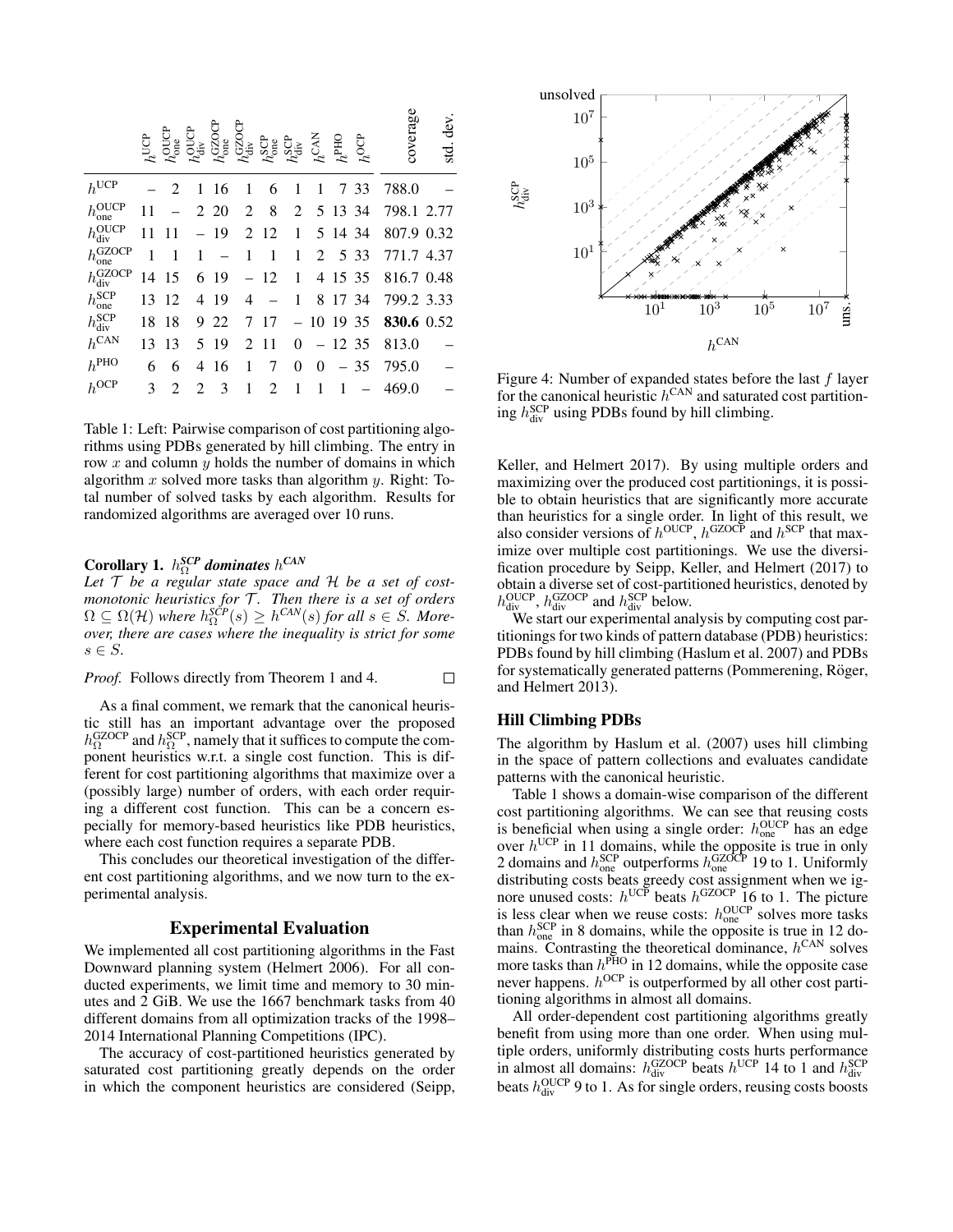|                                 | $h^{\text{UCP}}$ | $h_{\text{one}}^{\text{OUCP}}$ | $h_{\rm div}^{\rm OU}$ | $h_{\text{one}}^{\text{GZC}}$ | $h_{\text{div}}^{\text{GZOCP}}$ | $h_{\rm one}^{\rm SCP}$ | $h^{\rm SP}_{\rm div}$ | $h^{\rm CAN}$ | $h^{\mathrm{PHO}}$ | $h^{\rm OCP}$ | coverage   | dev<br>std. |
|---------------------------------|------------------|--------------------------------|------------------------|-------------------------------|---------------------------------|-------------------------|------------------------|---------------|--------------------|---------------|------------|-------------|
| $h^{\text{UCP}}$                |                  | 0                              | 3                      | 15                            | 3                               | 4                       | 0                      | 11            |                    | 10 30         | 709.0      |             |
| $h_{one}^{\text{OUCP}}$         | 14               |                                | 9                      | 22                            | 8                               | 6                       |                        |               | 0 14 13 31         |               | 744.9 3.07 |             |
| $h_{\text{div}}^{\text{OUCP}}$  | 13               | 8                              |                        | 22                            | 7                               | 6                       | 0                      |               | 14 14 31           |               | 734.6 2.01 |             |
| $h_{one}^{\text{GZOCP}}$        | 3                | 1                              | 4                      |                               | 3                               | 0                       | 0                      | 9             | 11                 | 29            | 694.0 2.58 |             |
| $h_{\text{div}}^{\text{GZOCP}}$ | 15               | 12                             | 14 20                  |                               |                                 | 9                       | 0                      |               | 13 13 30           |               | 749.9      | 1.66        |
| $h_{one}^{SCP}$                 | 20               | 19                             |                        | 17 23                         | 16                              |                         |                        |               | 0 18 21 32         |               | 775.7 4.47 |             |
| $h_{\rm div}^{\rm{SCP}}$        | 27               |                                |                        |                               | 26 24 28 22 22                  |                         |                        |               | $-23, 26, 33$      |               | 854.9 2.33 |             |
| $h^{\text{CAN}}$                | 8                |                                | 7                      | 17                            | 5                               | 8                       | 2                      |               | $-1328$            |               | 656.0      |             |
| $h^{\text{PHO}}$                | 9                |                                |                        | 15                            | 7                               | 6                       | 3                      | 10            |                    | 31            | 737.0      |             |
| $h^{\rm OCP}$                   | 4                | 4                              | 4                      | 4                             | 4                               | 4                       | 3                      | 5             | 3                  |               | 471.0      |             |

Table 2: Results for systematic PDBs. For an explanation of the data, see the caption of Table 1.

performance:  $h_{div}^{OUCP}$  scores 11 to 1 against  $h_{div}^{UCP}$  and  $h_{div}^{SCP}$ <br>wins against  $h_{div}^{GZOCP}$  by 7 to 1.

Saturated cost partitioning emerges as the winner of this comparison. No other cost partitioning has an edge over  $h_{div}^{SCP}$  in more than two domains and  $h^{CAN}$  and  $h^{PHO}$  never dominate  $h_{div}^{SCP}$ .  $h_{div}^{SCP}$  solves the highest total number of tasks on average (830.6). To understand why  $h_{div}^{SCP}$  has an edge over its competitors in so many domains we compare it to  $h^{\text{CAN}}$ , which solves 813 tasks. Figure 4 shows the number of expansions made by the two heuristics. As we can see,  $h^{\text{CAN}}$ needs fewer expansions than  $h_{div}^{SCP}$  for only 3 tasks. For the majority of tasks,  $h_{div}^{SCP}$  is more accurate, often reducing the number of expanded states by several orders of magnitude.

#### Systematic PDBs

Our second analysis uses a procedure that generates all *interesting* patterns up to a given size (Pommerening, Röger, and Helmert 2013). Since generating the PDBs for all patterns of size 3 takes too long for many tasks, we generate all patterns of sizes 1 and 2. We compare the different cost partitioning algorithms for systematic PDBs in Table 2. Again,  $h^{OCP}$  usually has the lowest coverage scores in all domains, though the numbers look a little bit better than for hill climbing PDBs. This is probably due to the systematic PDBs being smaller than the hill climbing PDBs.

The results for non-optimal cost partitioning algorithms show similar trends as in the setting evaluating hill climbing PDBs. Reusing costs boosts performance regardless of whether we assign costs uniformly or greedily and whether we use a single or multiple orders. Uniform cost partitioning is only preferable to greedily assigning costs if we use a single order and do not reuse costs.  $h^{\text{CAN}}$  and  $h^{\text{PHO}}$  outperform each other on 13 and 10 domains, respectively.

Going from one to multiple orders only has a small effect for  $h^{\text{OUCP}}$  (9 vs. 8), but  $h^{\text{GZOCP}}$  and  $h^{\text{SCP}}$  greatly benefit from



Figure 5: Number of expanded states before the last  $f$  layer for post-hoc optimization  $h^{\text{PHO}}$  and saturated cost partitioning  $h_{div}^{SCP}$  using systematic PDBs.

|                                 | $h^{\rm UCP}$ | ₿₿            | ಕ್ರ                      | Ñë                       | Šš             | $h_{\rm one}^{\rm SCP}$ | $h^{\rm SCP}_{\rm div}$ | ĝ<br>$\mathcal{L}$ | coverage std. dev. |      |
|---------------------------------|---------------|---------------|--------------------------|--------------------------|----------------|-------------------------|-------------------------|--------------------|--------------------|------|
| $h^{\text{UCP}}$                |               | $\Omega$      | 4                        | 9                        | 1              | 2                       |                         | 1 31               | 662.0              |      |
| $h_{one}^{\text{OUCP}}$         | 14            |               |                          | 7 18                     |                | $2 \quad 5$             |                         | 1 33               | 695.6              | 2.30 |
| $h_{\text{div}}^{\text{OUCP}}$  |               | 16 12         |                          | $-19$                    |                | 5 7                     |                         | 1 32               | 713.1              | 1.20 |
| $h_{one}^{\text{GZOCP}}$        | 3             | $\Omega$      | $\overline{4}$           | $\overline{\phantom{a}}$ | $\overline{0}$ | 0                       |                         | 0 31               | 648.2              | 3.49 |
| $h_{\text{div}}^{\text{GZOCP}}$ |               |               | $19 \t16 \t12 \t22 - 10$ |                          |                |                         |                         | 0 33               | 734.0              | 0.67 |
| $h_{one}^{\text{SCP}}$          |               |               | 22 18 18 25 13           |                          |                | $\sim$                  |                         | 0 34               | 763.2              | 9.60 |
| $h_{\rm div}^{\rm{SCP}}$        |               |               | 25 25 24 28 23 26        |                          |                |                         |                         | $-36$              | 967.4              | 0.70 |
| $h^{\rm OCP}$                   | 4             | $\mathcal{F}$ | 3                        | $\overline{4}$           | 3              | 3                       |                         |                    | 393.0              |      |
|                                 |               |               |                          |                          |                |                         |                         |                    |                    |      |

Table 3: Results for Cartesian abstractions. For an explanation of the data, see the caption of Table 1.

this change (20 vs. 3 and 22 vs. 0).

 $h_{div}^{SCP}$  is again the method of choice for almost all domains. It is only bested by  $h^{\text{CAN}}, h^{\text{PHO}}$  and  $h^{\text{OCP}},$  and never in more than 3 domains.  $\hat{h}_{div}^{SCP}$  also has the highest overall coverage. Figure 5 compares the number of states expanded by  $h_{div}^{SCP}$ and  $h^{\text{PHO}}$  and reveals that  $h^{\text{SCP}}_{div}$  has a similar, if not slightly higher, advantage as in the corresponding experiment with hill climbing PDBs.

#### Cartesian Abstractions

Next, we consider Cartesian abstractions (Seipp and Helmert 2013) of the *landmark* and *goal* task decompositions (Seipp and Helmert 2014). Table 3 holds the domainwise and total coverage numbers for  $h^{UCP}$ ,  $h^{OUCP}$ ,  $h^{GZOCP}$ ,  $h^{\text{SCP}}$  and  $h^{\text{OCP}}$  on Cartesian abstractions. We can see that reusing costs significantly improves heuristic estimates:  $h_{\text{one}}^{\text{OUCP}}$  solves more tasks than  $h^{\text{UCP}}$  in 14 domains, while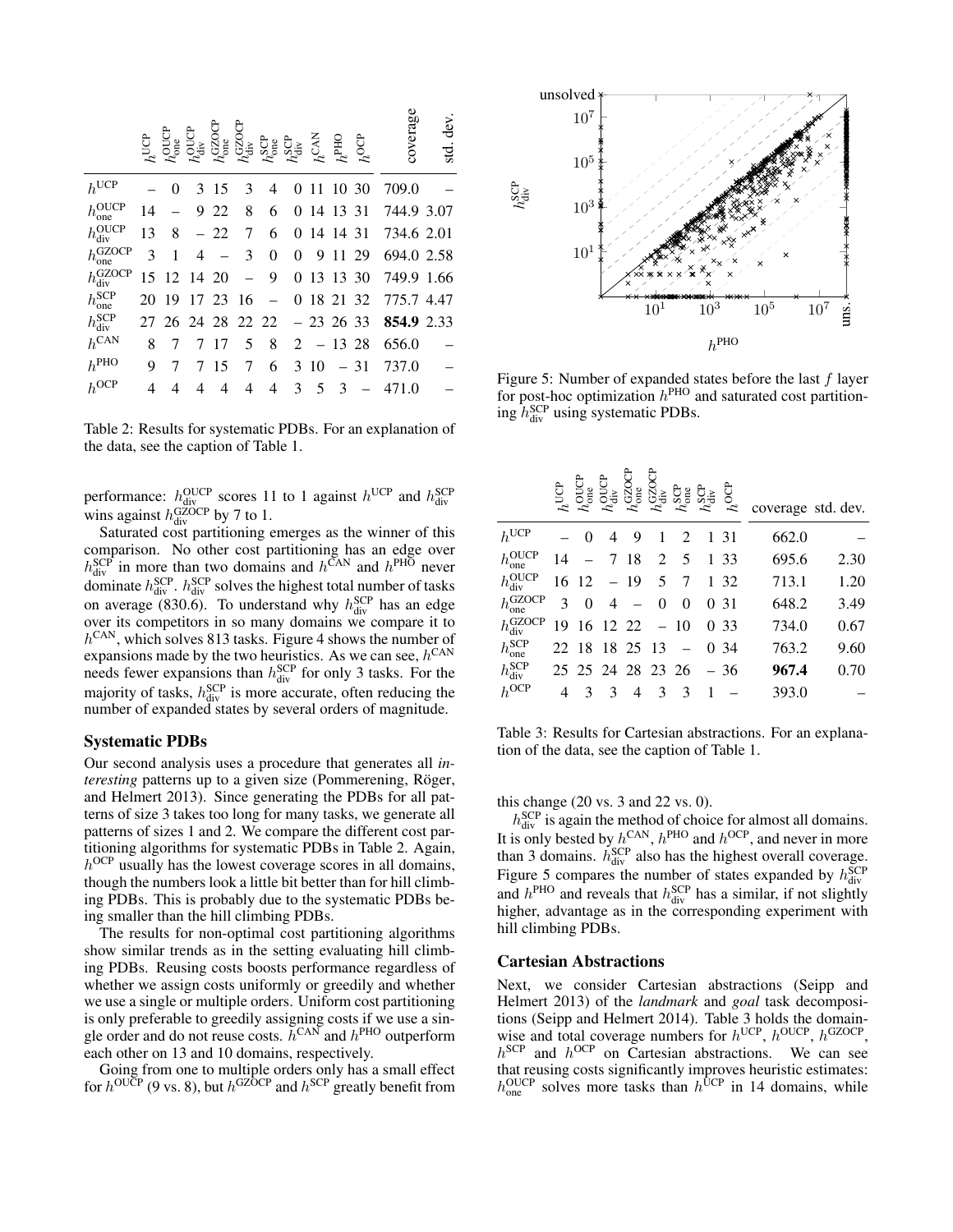|                           | $h^{\mathrm{UCF}}$ | pore<br>Pone | $h_{\rm one}^{\rm GZ}$ | $h_{\rm one}^{\rm SCP}$ | $h^{\rm OCP}$ | coverage std. dev. |      |
|---------------------------|--------------------|--------------|------------------------|-------------------------|---------------|--------------------|------|
| $h^{\text{UCP}}$          |                    |              |                        |                         | 4 26          | 877.0              |      |
| $h_{one}^{OUCP}$          |                    |              |                        |                         | 3 27          | 876.2              | 0.63 |
| $h_{\rm one}^{\rm GZOCP}$ | 0                  |              |                        |                         | 0.24          | 857.0              | 0.00 |
| $h_{one}^{\text{SCP}}$    |                    | 8            | 11                     |                         | $-29$         | 888.1              | 0.32 |
| $h^{OCP}$                 |                    |              |                        |                         |               | 816.0              |      |

Table 4: Results for landmark heuristics. For an explanation of the data, see the caption of Table 1.

the opposite is never the case. Similarly,  $h_{one}^{SCP}$  has a higher coverage than  $h_{one}^{\text{GZOCP}}$  in 25 domains and again the opposite never occurs.

Again, the results show that assigning costs uniformly is only beneficial when using a single order and when not reusing unused costs. As above,  $h^{OCP}$  is almost always outperformed by all other cost partitioning algorithms and  $h_{div}^{SCP}$ almost always has the highest coverage in each domain.  $h_{div}^{SCP}$  also solves significantly more tasks in total than all other compared cost partitioning algorithms (967.4 tasks).

#### Landmark Heuristics

Our last comparison of cost partitioning algorithms considers landmark heuristics. To the best of our knowledge only two ways of combining landmark heuristics admissibly have been previously evaluated: optimal and uniform cost partitioning (Karpas and Domshlak 2009). We compare these two algorithms to opportunistic uniform cost partitioning, greedy zero-one cost partitioning and saturated cost partitioning. In contrast to the experiments above, we have to compute a cost partitioning for landmark heuristics in every evaluated state, instead of only once before the search starts. We therefore restrict our analysis to single order cost partitionings.

Table 4 compares the different cost partitioning algorithms for the BJOLP landmark heuristic (Domshlak et al. 2011). In difference to the results above,  $h^{OCP}$  comes closer to the other cost partitioning algorithms. This is the case since the linear programs that have to be solved for optimal landmark cost partitioning are much smaller than the ones for general abstractions. Comparing the suboptimal cost partitioning algorithms, we see that reusing costs has no significant effect for uniform cost partitioning:  $h_{one}^{OUCP}$  and  $h^{\overline{U}CP}$  outperform each other on one domain, respectively. For greedy cost assignments, reusing costs is very important:  $h_{one}^{\text{SCP}}$  beats  $h_{one}^{\text{GZOCP}}$  11 to 0. Uniform cost partitioning again has an edge over greedy cost assignment if costs are not reused:  $h^{\text{UCP}}$  beats  $h_{\text{one}}^{\text{GZOCP}}$  7 to 0. However, the picture is inverted when reusing costs:  $h_{one}^{SCP}$  beats  $h_{one}^{OUCP}$  8 to 3.

#### Comparison of Different Heuristics

In the experiments above, we compared different cost partitioning algorithms operating on the same set of heuris-

|                        | $HC + h_{div}^{SCI}$ | $Sys2+h_{div}^{SCF}$                                      | $Cart.+h_{\rm div}^{\rm SO}$ | ${\rm LM+}h_{\rm one}^{\rm{SCP}}$ | $h^{\mathrm{LM-cut}}$<br>$h^{\mathrm{M\&S}}$ | $h^{\text{SEQ}}$ | coverage |
|------------------------|----------------------|-----------------------------------------------------------|------------------------------|-----------------------------------|----------------------------------------------|------------------|----------|
| $HC + h_{div}^{SCP}$   |                      | -7                                                        |                              | 13 21 17 23 24                    |                                              |                  | 830.6    |
| $Sys2+h_{div}^{SCP}$   |                      | $11 - 14$ 19 18 23 24                                     |                              |                                   |                                              |                  | 854.9    |
| Cart.+ $h_{div}^{SCP}$ |                      | $17 \quad 13 \quad - \quad 22 \quad 20 \quad 25 \quad 27$ |                              |                                   |                                              |                  | 967.4    |
| $LM + h_{one}^{SCP}$   | 7                    | 9                                                         |                              | $7 - 81821$                       |                                              |                  | 888.1    |
| $h^{\text{LM-cut}}$    | 14                   | 12                                                        | $10 \t14 - 23 \t24$          |                                   |                                              |                  | 882.0    |
| $h^{\text{M&S}}$       |                      |                                                           |                              | $6149 - 19$                       |                                              |                  | 743.0    |
| $h^{\text{SEQ}}$       |                      |                                                           |                              | 8                                 | 6 13                                         |                  | 734.0    |

Table 5: Results for different heuristics. For an explanation of the data, see the caption of Table 1.

|                        | $HC + h_{\rm div}^{\rm SQL}$ | $Sys2+h_{div}^{SQL}$ | $Cart.+h_{div}^{SC}$ | ${\rm LM+}h_{\rm one}^{\rm SCP}$ | $h^{\text{LM-cut}}$ | $h^{\rm{M\&S}}$ | $h^{\rm SEQ}$  | $SymBA_2^*$ | coverage |
|------------------------|------------------------------|----------------------|----------------------|----------------------------------|---------------------|-----------------|----------------|-------------|----------|
| $HC + h_{div}^{SCP}$   |                              |                      | 9                    |                                  |                     |                 | 19 15 21 25 17 |             | 845.0    |
| $Sys2 + h_{div}^{SCP}$ | 10                           |                      | $-11$ 18 18 23 24 16 |                                  |                     |                 |                |             | 878.5    |
| Cart.+ $h_{div}^{SCP}$ | 19                           | 14                   |                      | $-24$ 19 24 28 17                |                     |                 |                |             | 1017.9   |
| $LM + h_{one}^{SCP}$   | 8                            | 9                    | 4                    |                                  |                     | 9 13 23         |                | - 9         | 934.0    |
| $h^{\text{LM-cut}}$    | 15                           | 11                   |                      | 8 14                             |                     |                 | $-20$ 23 10    |             | 927.0    |
| $h^{\text{M&S}}$       | 8                            | 7                    |                      | 5 14 10                          |                     | $-20$           |                | 6           | 797.0    |
| $h^{\text{SEQ}}$       | 5                            | 5                    | 6                    | 6                                | 8                   | -12             | $-7$           |             | 779.0    |
| $SymBA^*_{2}$          | 20                           | 18                   | 16 23 20 23 27       |                                  |                     |                 |                |             | 1008.0   |

Table 6: Results for different heuristics using  $h^2$  mutexes to prune irrelevant operators. For an explanation of the data, see the caption of Table 1.

tics. In all settings  $h_{div}^{SCP}$  (respectively  $h_{one}^{SCP}$  for landmark heuristics) had an edge over its competition. Comparing the four  $h^{SCP}$ -based planners allows us to shed some light on the relative accuracy of the underlying heuristics. Also, we are interested in how well these cost-partitioned heuristics fare against other planners. Table 5 compares the h<sup>SCP</sup>-based planners to three heuristics from the literature: h<sup>LM-cut</sup> (Helmert and Domshlak 2009), merge-and-shrink using bisimulation and the DFP merge strategy  $(h^{M&S})$ (Helmert et al. 2014; Sievers, Wehrle, and Helmert 2014), and the state-equation heuristic  $(h^{\text{SEQ}})$  (Bonet 2013).

Inspecting the results for the four  $h^{\text{SCP}}$ -based planners, we see that  $LM + h_{one}^{SCP}$  usually solves fewer tasks per domain than the other three planners, even though it has the second highest total coverage. The ranking between  $HC + h_{div}^{SCP}$ , Sys2+ $h_{div}^{SCP}$  and Cart.+ $h_{div}^{SCP}$  is less clear, as each planner outperforms the others on roughly the same number of domains.

 $h^{\text{M&S}}$  and  $h^{\text{SEQ}}$  are outperformed by the competition.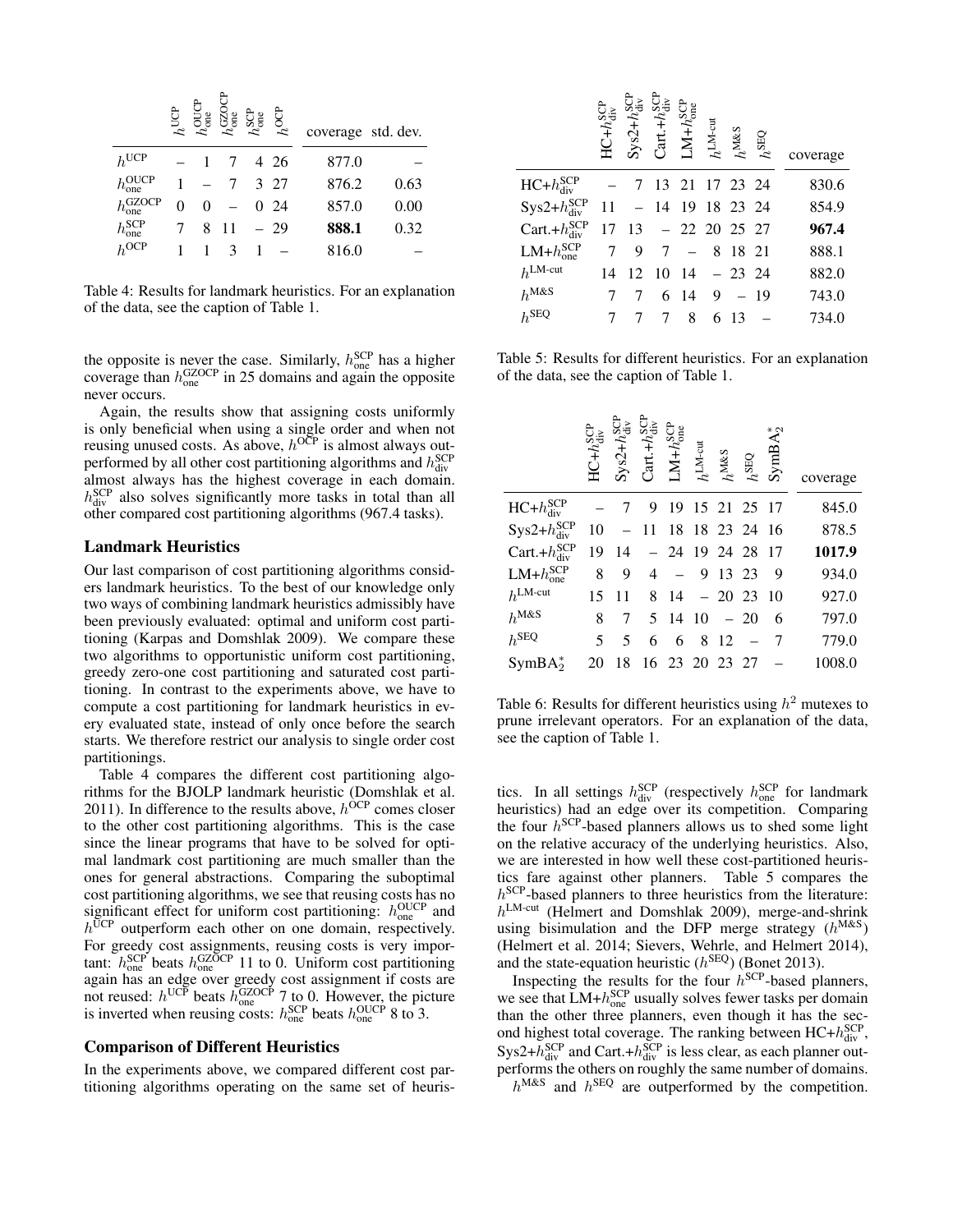Only  $h^{\text{LM-cut}}$  is able to beat one of the planners using saturated cost partitioning, beating  $LM + h_{one}^{SCP}$  14 to 8. However,  $h^{\text{LM-cut}}$  comes up short in the comparisons to HC+ $h_{\text{div}}^{\text{SCP}}$  (17 to 14), Sys2+ $h_{\text{div}}^{\text{SCP}}$  (18 to 12) and Cart.+ $h_{\text{div}}^{\text{SCP}}$  (20 to 10).

To evaluate how close our cost partitioning algorithms are to the state of the art, we compare the heuristics from the last experiment to the winner of the IPC 2014 sequential optimization track, the symbolic search planner  $\text{SymBA}_2^*$  (Torralba, Linares López, and Borrajo 2016). SymBA<sup>\*</sup> preprocesses planning tasks by using  $h^2$  mutexes to prune irrelevant operators (Alcázar and Torralba 2015). To allow for an unbiased comparison, we evaluate all algorithms from the previous experiment with this preprocessing step. We compare them to a version of  $\text{SymBA}_2^*$  that is identical to the IPC version apart from some bug-fixes. Table 6 shows that the only algorithm on par with  $\text{SymBA}_2^*$  is Cart.+ $h_{\text{div}}^{\text{SCP}}$ , scoring 17 to 16 against SymBA<sup>\*</sup><sub>2</sub>. In terms of total coverage, Cart.+ $h_{div}^{SCP}$  has a very slight edge over SymBA $_2^*$  (1017.9 vs. 1008 tasks).

## **Conclusion**

We presented the first systematic theoretical and experimental comparison of cost partitioning algorithms for optimal classical planning. Our theoretical analysis shows that saturated cost partitioning dominates zero-one cost partitioning and suggested a new cost partitioning algorithm called opportunistic uniform cost partitioning, which dominates uniform cost partitioning.

Our experimental evaluation revealed that uniform cost partitioning is only preferable to assigning costs greedily if a single order is used and costs are not reused. In all other cases it is beneficial to reuse unused costs, to assign them greedily and to use multiple orders. We also showed that saturated cost partitioning is the method of choice in all tested settings, outperforming the previous best cost partitioning methods for all tested heuristics. Except for hill climbing PDBs, saturated cost partitioning even has the highest total coverage when using only a single order. The resulting heuristics are competitive with and often outperform the state of the art in optimal classical planning.

In future work, we would like to use saturated cost partitioning to combine non-abstraction-based heuristics.

# Acknowledgments

We thank Alvaro Torralba for providing us with the fixed SymBA $_2^*$  version.

This work was supported by the Swiss National Science Foundation (SNSF) as part of the project "Reasoning about Plans and Heuristics for Planning and Combinatorial Search" (RAPAHPACS).

#### References

Alcázar, V., and Torralba, Á. 2015. A reminder about the importance of computing and exploiting invariants in planning. In Brafman, R.; Domshlak, C.; Haslum, P.; and Zilberstein, S., eds., *Proceedings of the Twenty-Fifth International Conference on Automated Planning and Scheduling (ICAPS 2015)*, 2–6. AAAI Press.

Ball, T.; Podelski, A.; and Rajamani, S. K. 2001. Boolean and Cartesian abstraction for model checking C programs. In *Proceedings of the 7th International Conference on Tools and Algorithms for the Construction and Analysis of Systems (TACAS 2001)*, 268–283.

Bonet, B. 2013. An admissible heuristic for  $SAS^+$  planning obtained from the state equation. In Rossi, F., ed., *Proceedings of the 23rd International Joint Conference on Artificial Intelligence (IJCAI 2013)*, 2268–2274.

Domshlak, C.; Helmert, M.; Karpas, E.; and Markovitch, S. 2011. The SelMax planner: Online learning for speeding up optimal planning. In *IPC 2011 planner abstracts*, 108–112.

Edelkamp, S. 2006. Automated creation of pattern database search heuristics. In *Proceedings of the 4th Workshop on Model Checking and Artificial Intelligence (MoChArt 2006)*,  $35 - 50$ .

Felner, A.; Korf, R.; and Hanan, S. 2004. Additive pattern database heuristics. *Journal of Artificial Intelligence Research* 22:279–318.

Haslum, P.; Botea, A.; Helmert, M.; Bonet, B.; and Koenig, S. 2007. Domain-independent construction of pattern database heuristics for cost-optimal planning. In *Proceedings of the Twenty-Second AAAI Conference on Artificial Intelligence (AAAI 2007)*, 1007–1012. AAAI Press.

Haslum, P.; Bonet, B.; and Geffner, H. 2005. New admissible heuristics for domain-independent planning. In *Proceedings of the Twentieth National Conference on Artificial Intelligence (AAAI 2005)*, 1163–1168. AAAI Press.

Helmert, M., and Domshlak, C. 2009. Landmarks, critical paths and abstractions: What's the difference anyway? In Gerevini, A.; Howe, A.; Cesta, A.; and Refanidis, I., eds., *Proceedings of the Nineteenth International Conference on Automated Planning and Scheduling (ICAPS 2009)*, 162– 169. AAAI Press.

Helmert, M.; Haslum, P.; Hoffmann, J.; and Nissim, R. 2014. Merge-and-shrink abstraction: A method for generating lower bounds in factored state spaces. *Journal of the ACM* 61(3):16:1–63.

Helmert, M. 2006. The Fast Downward planning system. *Journal of Artificial Intelligence Research* 26:191–246.

Holte, R.; Felner, A.; Newton, J.; Meshulam, R.; and Furcy, D. 2006. Maximizing over multiple pattern databases speeds up heuristic search. *Artificial Intelligence* 170(16– 17):1123–1136.

Karpas, E., and Domshlak, C. 2009. Cost-optimal planning with landmarks. In Boutilier, C., ed., *Proceedings of the 21st International Joint Conference on Artificial Intelligence (IJCAI 2009)*, 1728–1733.

Karpas, E.; Katz, M.; and Markovitch, S. 2011. When optimal is just not good enough: Learning fast informative action cost partitionings. In Bacchus, F.; Domshlak, C.; Edelkamp, S.; and Helmert, M., eds., *Proceedings of the Twenty-First International Conference on Automated Planning and Scheduling (ICAPS 2011)*, 122–129. AAAI Press. Katz, M., and Domshlak, C. 2008. Optimal additive composition of abstraction-based admissible heuristics. In Rin